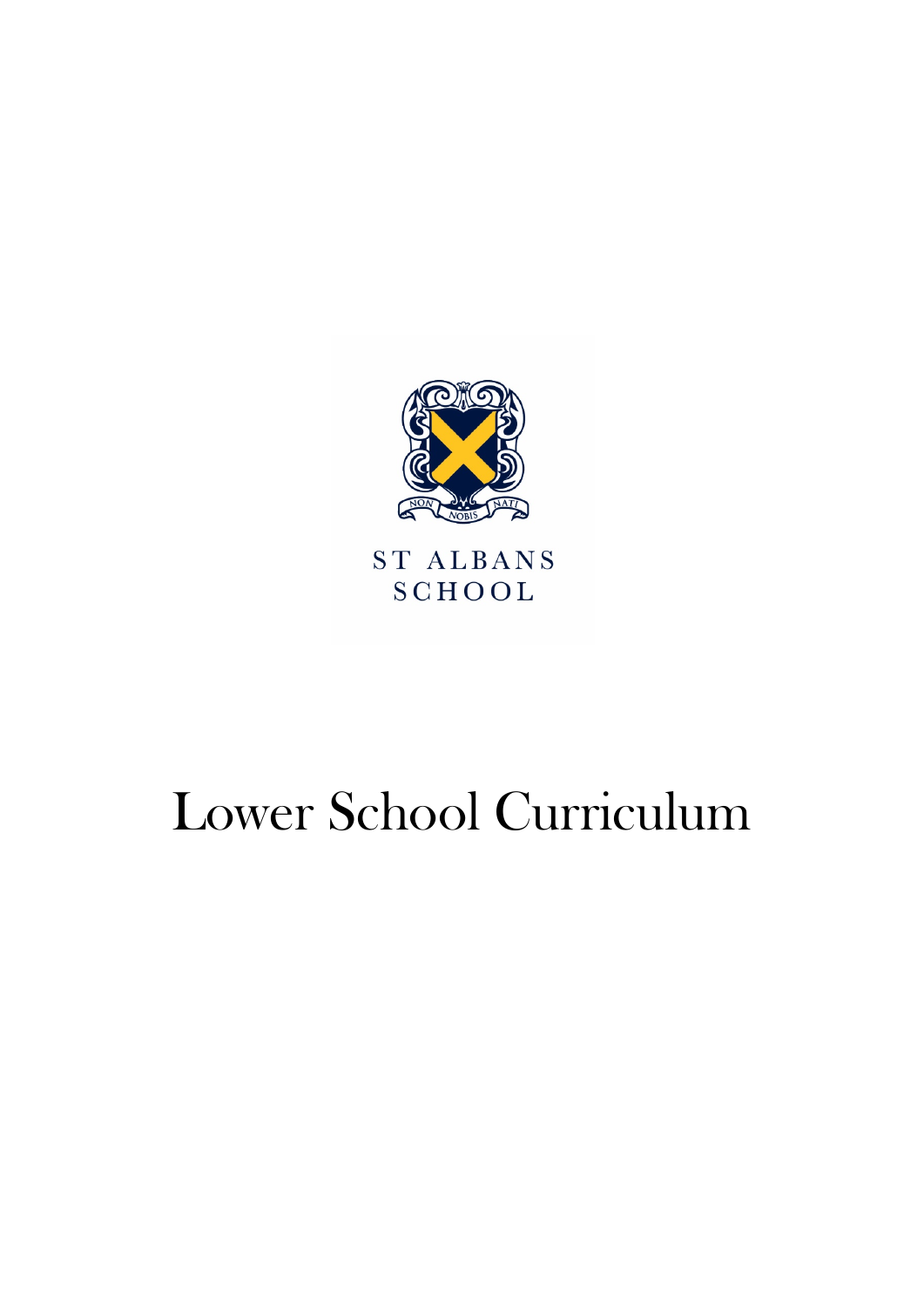#### **CONTENTS**

| Preface                                               | $\overline{2}$ |
|-------------------------------------------------------|----------------|
| Introduction                                          | 3              |
| <b>Schedule of Periods</b>                            | 4              |
| Art                                                   | 5              |
| Computing                                             | 5              |
| Drama                                                 | 6              |
| Design and Technology                                 | 7              |
| English                                               | 8              |
| Geography                                             | 9              |
| History                                               | 9              |
| Latin                                                 | 10             |
| Mathematics                                           | 11             |
| Modern Languages                                      | 12             |
| Music                                                 | 13             |
| <b>Physical Education and Games</b>                   | 14             |
| Personal Social Health and Economic Education (PSHEE) | 15             |
| Religion, Philosophy and Ethics                       | 15             |
| Science                                               | 16             |
| <b>Tutors and Pastoral Care</b>                       | 17             |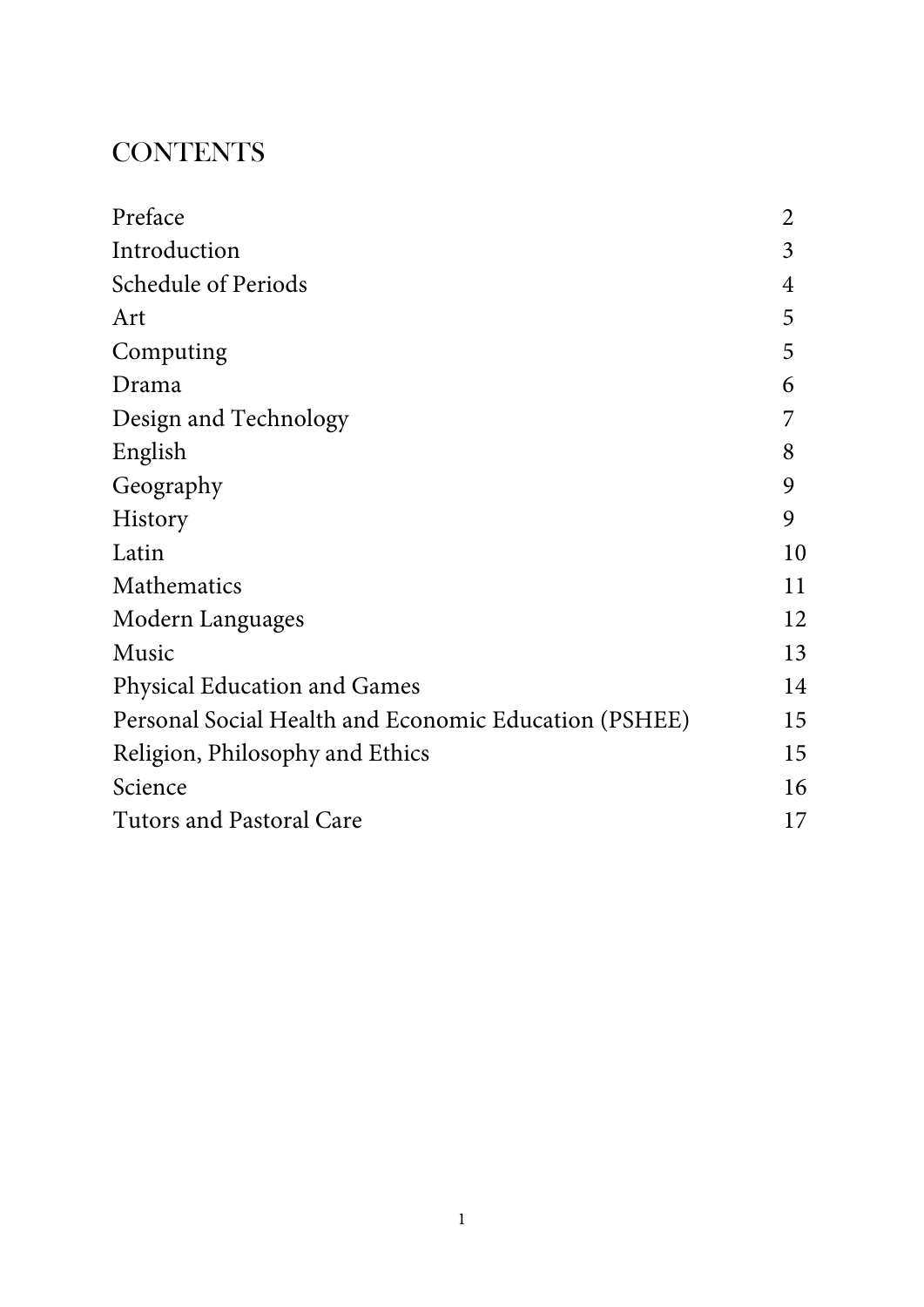#### **PREFACE**

St Albans School is an academically selective school and all pupils in the Lower School have shown their potential in successfully meeting our requirements in the entrance examination.

Nevertheless, our pupils come from a wide range of backgrounds – educational, cultural and social – and will have had very diverse experiences of school before coming here.

The curriculum in the Lower School, therefore, whilst it shares many of its aims with the curriculum throughout the rest of the School, is designed to take into account the inevitable process of adjustment. Our Learning to Learn (LTL) programme enables pupils to establish a framework of study which facilitates effective and efficient learning strategies. Pupils need to develop self-discipline and independent thinking skills in a more formal environment than many of them have previously encountered; they will also need to develop and awareness and understanding of the aims and ethos of the School so that they can thrive in its environment.

Some pupils will meet homework for the first time, whilst others will already be used to anything up to two hours per night. Tutors will provide help and support for pupils in developing skills of organisation and prioritisation to balance their work with other commitments whilst supporting their wellbeing.

The long-term academic objective of the curriculum in the Lower School is to ensure that pupils who join us at age eleven become effective learners, have reached the same academic level at the age of thirteen as those pupils who join us through Common Entrance from academic preparatory schools, and that *all* our pupils are well prepared to begin their career in the Middle School which will take them on to GCSE.

In the pages which follow, you will find a detailed explanation of the curriculum in the first two years.

Jonathan Gillegie

*Jonathan Gillespie Headmaster*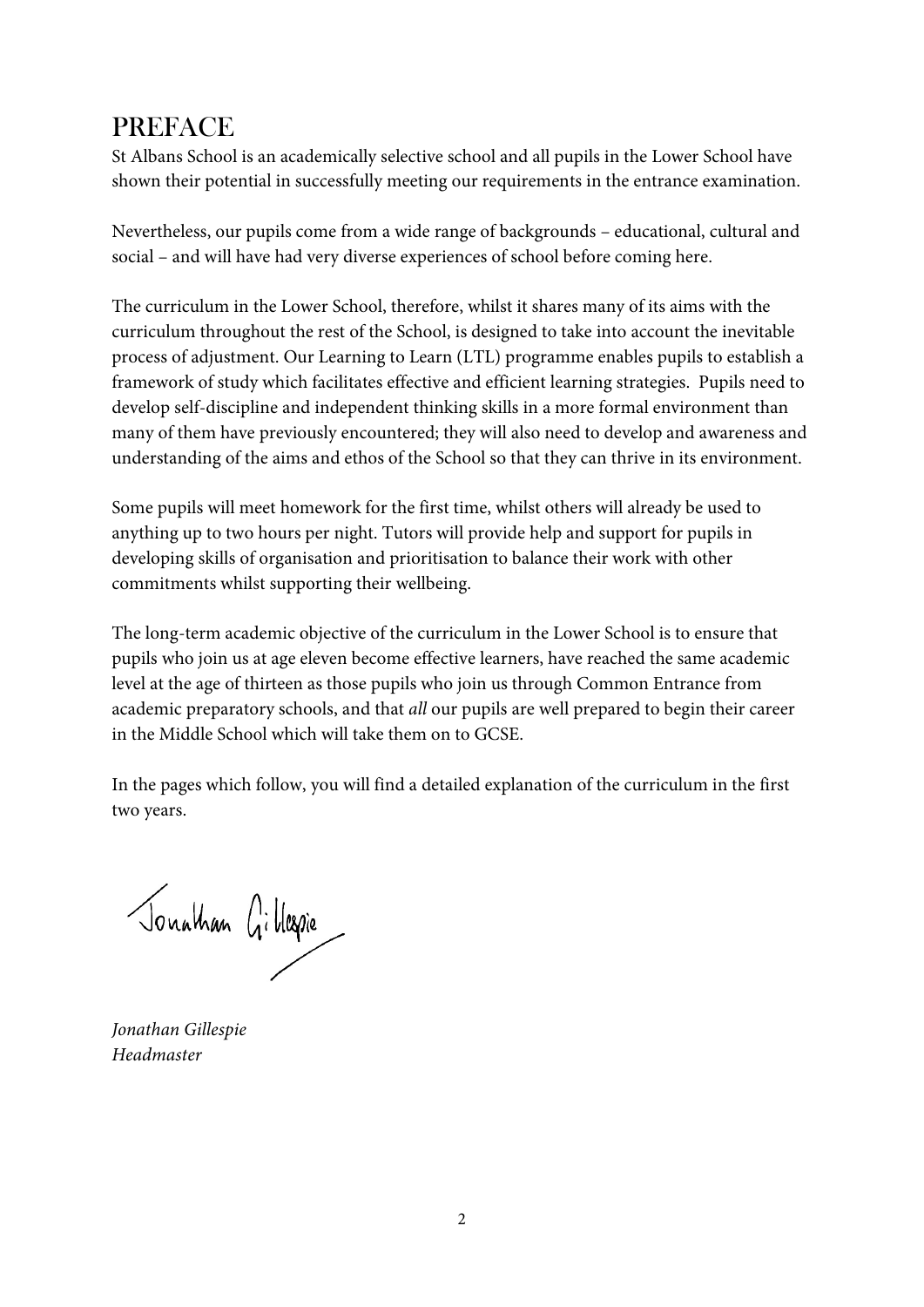#### INTRODUCTION

St Albans School, as an independent school, can offer a curriculum broadly based on the National Curriculum while giving pupils the opportunity to study additional subjects.

This booklet describes the current provision for the Lower School.

Aims of the Lower School Curriculum:

- To develop imaginative, enquiring, and informed minds.
- To promote personal excellence in the pursuit of a wide range of sporting, recreational and cultural activities.
- To develop metacognitive skills through our Learning to Learn (LTL) programme.
- To provide opportunities for self-expression and aesthetic appreciation.
- To develop moral and spiritual values and a respect for other cultures.
- To provide a balance between the various areas of learning.
- To connect learning through the application of knowledge, strategies, skills and values.
- To provide a rich educational environment which encourages a range of teaching and learning styles.
- To provide carefully defined schemes of work which allow for differentiated teaching to cater for the varied needs of the pupils.
- To be sufficiently broad to enable pupils to develop their talents and interests in a variety of fields.
- To prepare pupils for academic achievements which will enable them to pursue their ambitions in life.

In common with the curriculum in all sections of the School:

• To promote the pupils' intellectual, moral, physical, social and spiritual development and prepare them for future opportunities, responsibilities and experiences.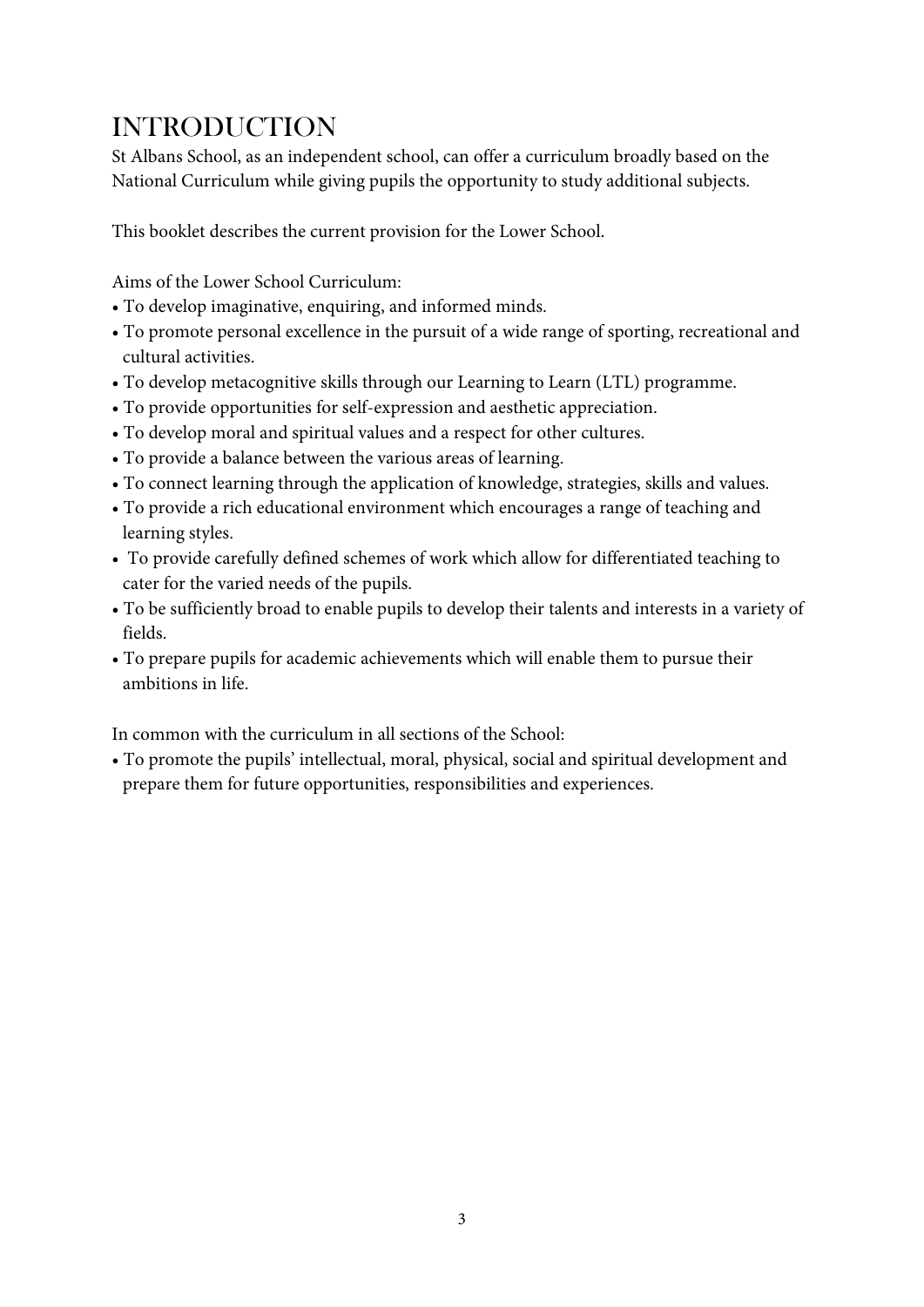#### SCHEDULE OF PERIODS

| Subject                         | <b>First Form</b> | Second Form    |
|---------------------------------|-------------------|----------------|
| Art                             | 1                 | 1              |
| Computing                       | 1                 | 1              |
| Design Technology               | 1                 | 1              |
| Drama                           | $\mathbf{1}$      | 1              |
| English                         | 3                 | $\overline{4}$ |
| French                          | $\overline{2}$    | 2 <sup>†</sup> |
| Geography                       | $\overline{2}$    | $\overline{2}$ |
| German                          | $1*$              | 2 <sup>†</sup> |
| History                         | $\overline{2}$    | $\overline{2}$ |
| Latin                           | $\overline{2}$    | 2 <sup>†</sup> |
| Mandarin Chinese                | $1*$              | 2 <sup>†</sup> |
| Mathematics                     | 3                 | $\overline{3}$ |
| Music                           | $\mathbf{1}$      | 1              |
| PE & Games                      | 3                 | 3              |
| Religion, Philosophy and Ethics | $\overline{2}$    | $\mathbf{1}$   |
| Science                         | $\overline{4}$    | $\overline{3}$ |
| Spanish                         | $1*$              | 2 <sup>†</sup> |
| Learning to Learn               | $\mathbf 1$       | 1              |
| Total                           | 30                | 30             |

\* A carousel arrangement: pupils have taster courses in German, Mandarin Chinese and Spanish over the year during one period.

† Pupils choose to take three of French, German, Latin, Mandarin Chinese and Spanish.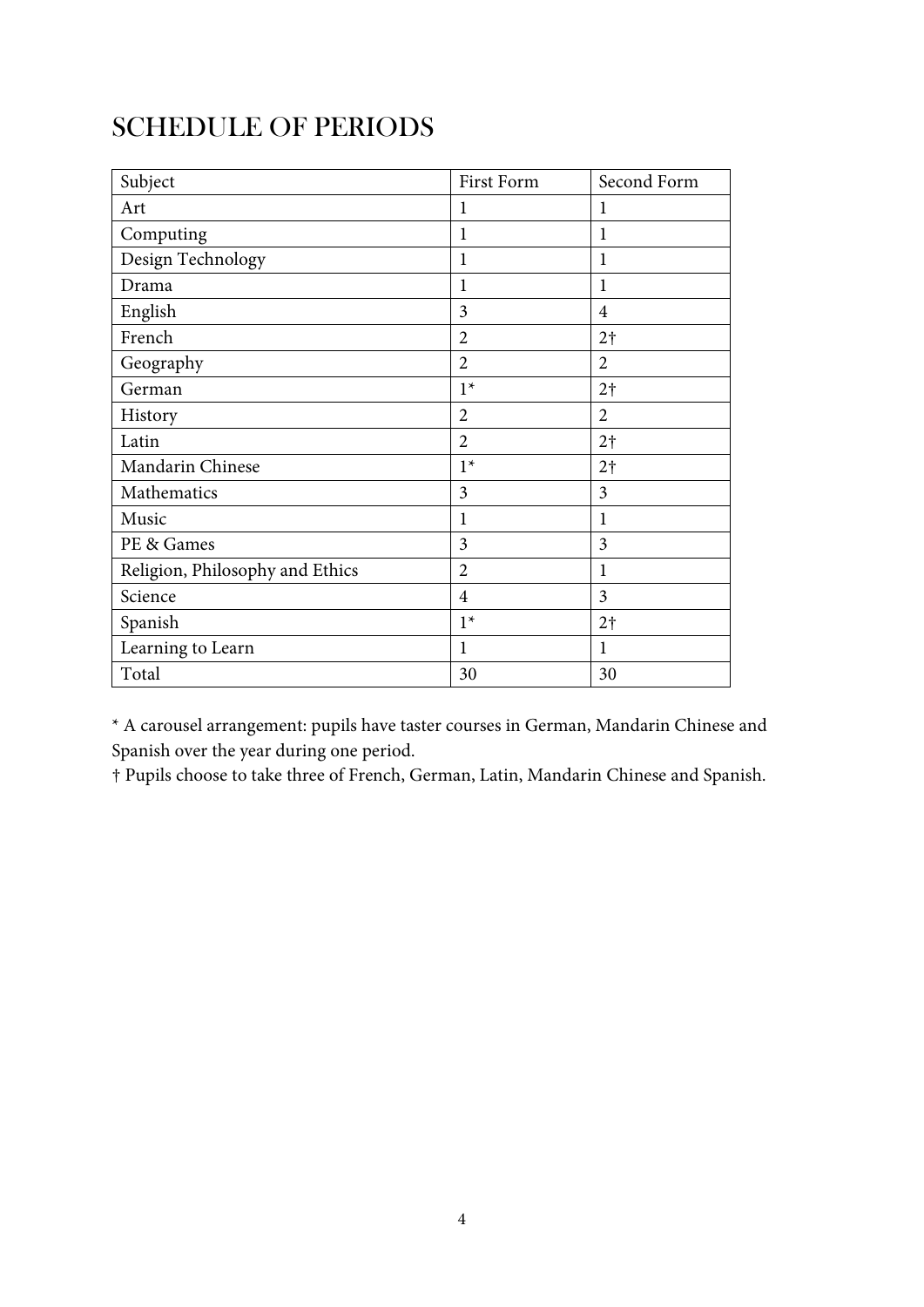#### **ART**

Art and Design have a crucial role within any curriculum. Pupils today learn as much through visual images as they do through words. The understanding of visual information is a necessity for any pupil in today's ever-changing world. Pupils need to learn that pictures, artefacts, and symbols can have several meanings and that different interpretations of them are possible in a modern civilised and multicultural world. This is best achieved by making, investigating, and understanding Art.

In the Lower School, pupils are introduced to the formal elements of line, colour, value, space, texture, shape, and form. They also begin to investigate the main areas of artistic activity: painting, drawing, printmaking, graphic design, and three-dimensional studies.

Drawing is seen as crucially important to all areas of study. Pupils are given every encouragement to improve their ability and their work is displayed regularly around the School. By studying works of art (the School has a considerable collection of original art), pupils are introduced to art appreciation.

## COMPUTING

The First Form curriculum starts with digital literacy skills to allow pupils to develop their competence and confidence as users of technology. This includes word processing, presentation skills, data modelling, touch typing and e-safety. Thereafter, pupils study Computer Science topics such as programming, flowcharting, artificial intelligence and website development. For those pupils who wish to further develop their knowledge, Computer Science is an option at IGCSE and A Level.

Computer Science club offers the opportunity to explore aspects of the subject that pupils will not meet in lessons. Topics vary by term and year group but include animation and Raspberry Pi projects.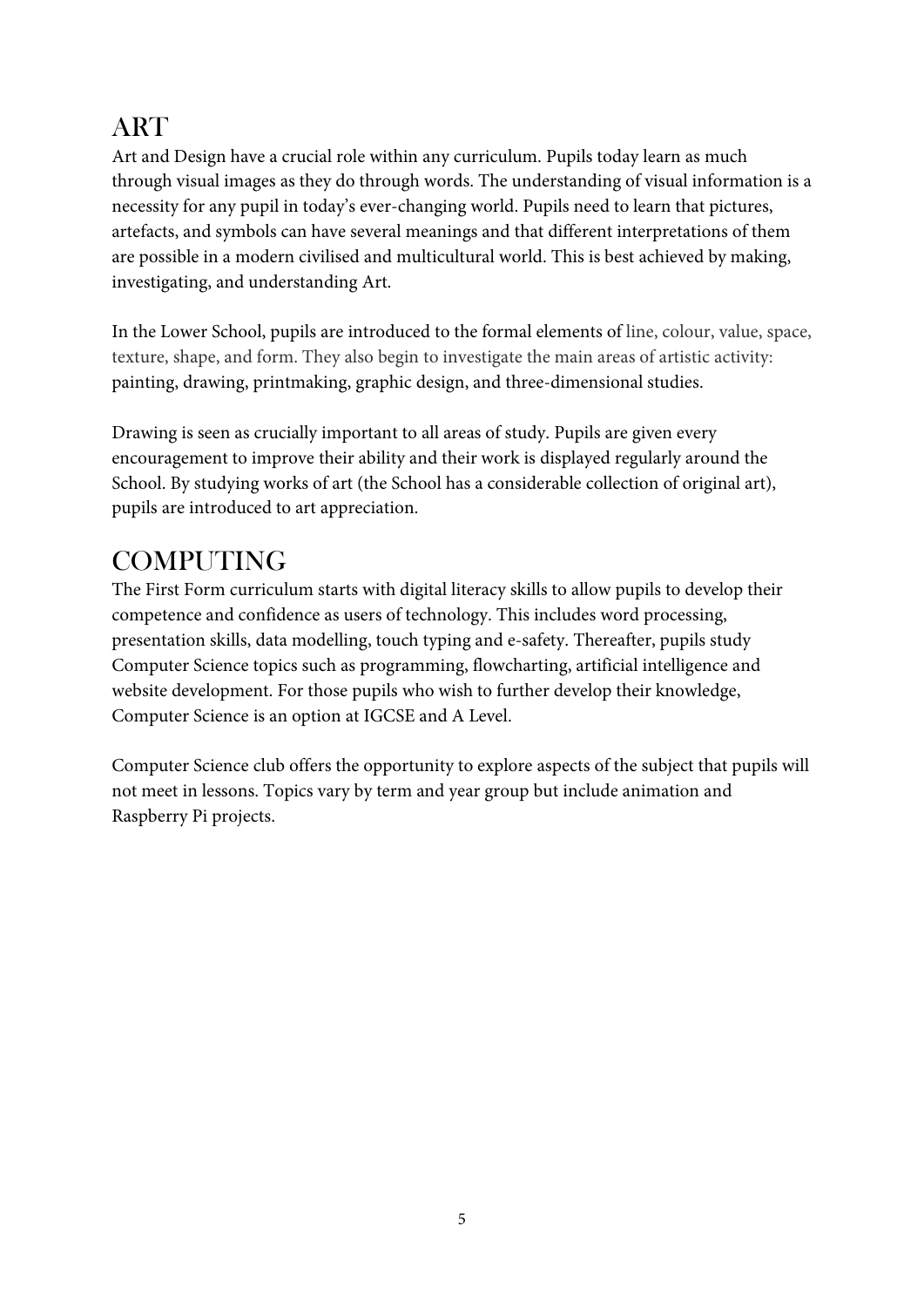### DRAMA

In the Lower School, Drama is taught in half sets. All lessons are taught in the excellently equipped New Place which has its own studio theatre and separate large teaching rooms. These sessions are mainly practical, and we aim to create an informal, relaxed environment in which all pupils feel able to work creatively. The course is flexible, and the main objectives are to increase the self-confidence, communication, and presentation skills of the individual.

The students will also learn about dramatic concepts such as character, plot, setting, language, and movement. This is achieved through introducing a variety of drama styles and techniques and encouraging the students to take responsibility for the structuring of their own Drama. Time is built into lessons to allow the students to reflect and respond constructively to their own work and that of others. Students' progress in creating, responding, and performing is closely monitored and reported on in accordance with School policy. Above all, we aim to make the sessions and the learning enjoyable.

For those pupils who wish to develop theatre skills further, there is a thriving Lower School Drama Club which meets on Thursday after school and produces three public productions, one per term. This enables younger pupils to have the experience of performing on stage with full set, costume, sound, and lighting.

The School has invested in excellent drama facilities: New Place has provided students with dedicated and supervised rehearsal spaces outside of lessons. It is a flexible performance space seating up to 70 people. The 'Amphitheatre' is used in the summer for outdoor performances.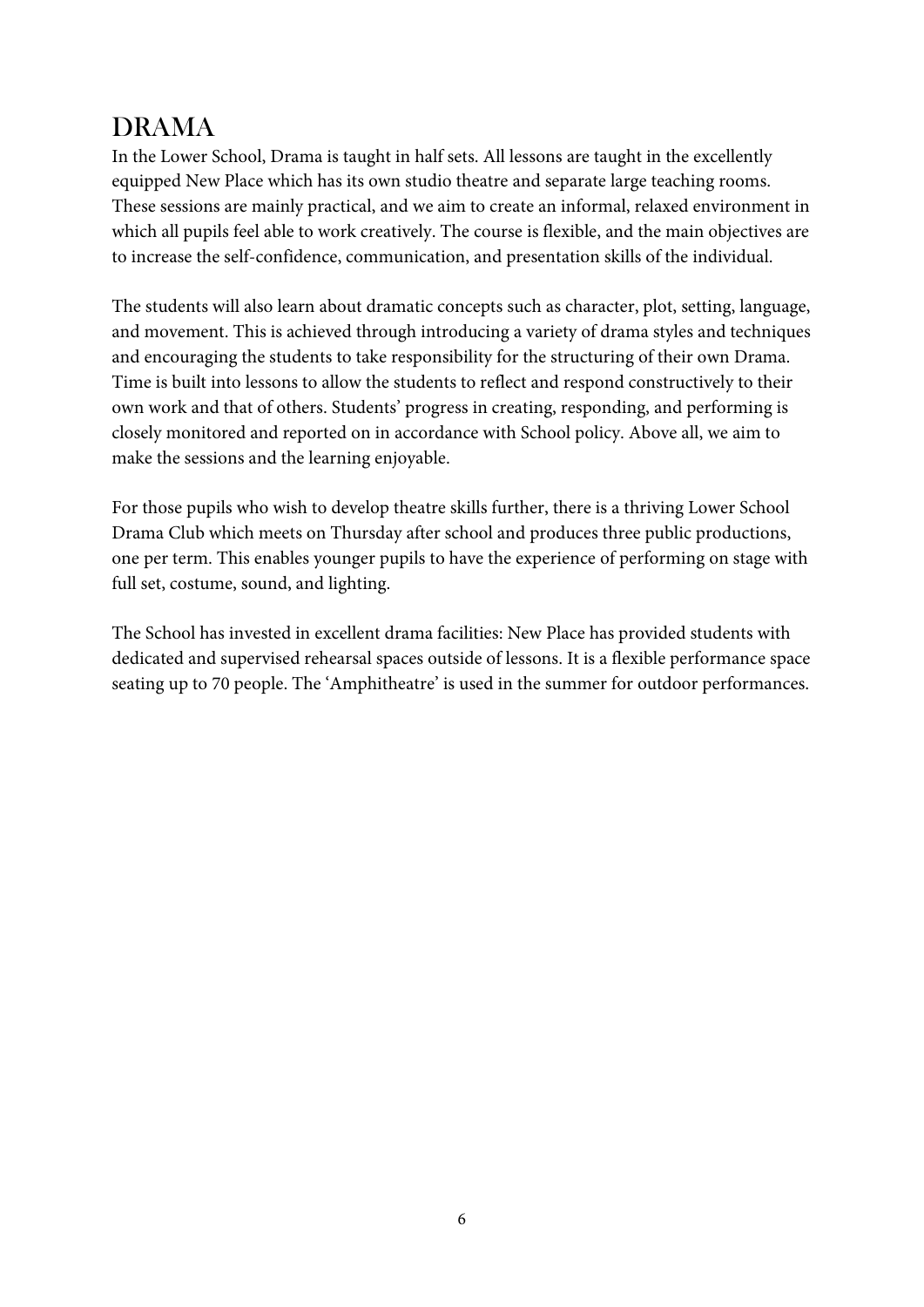## DESIGN & TECHNOLOGY

Design and Technology education at St Albans School is an important part of every pupil's curriculum. The aim is to provide students with the ability to learn from the past, to analyse and understand the present and to make things happen in the future. It is fundamentally concerned with being able to interact and make a positive contribution to the rapidly changing technological world in which we all live.

The two National Curriculum attainment targets, Designing and Making, form an integral part of the work undertaken by the students. The course aims to develop knowledge and understanding of materials, processes and techniques and employs a range of problemsolving techniques, with the combination of knowledge from other subject areas such as Science and Maths, to develop students' design and practical skills. It encourages their curiosity about, and enjoyment of, applying these other areas of the curriculum to solving problems and producing good quality, realistic prototypes. It is only once the product has been fully realised that the process can be completed with detailed testing and evaluation work to suggest possible modifications and better manufacturing systems.

During the first two years the students will gain experience in the use of a wide range of materials (primarily wood, metal, and plastic), electronic systems and communication techniques. We encourage students to approach their work in a similar manner to that employed in business and industry. This includes the use of Computer Aided Designing and Computer Aided Manufacturing along with the investigation of industrial production techniques.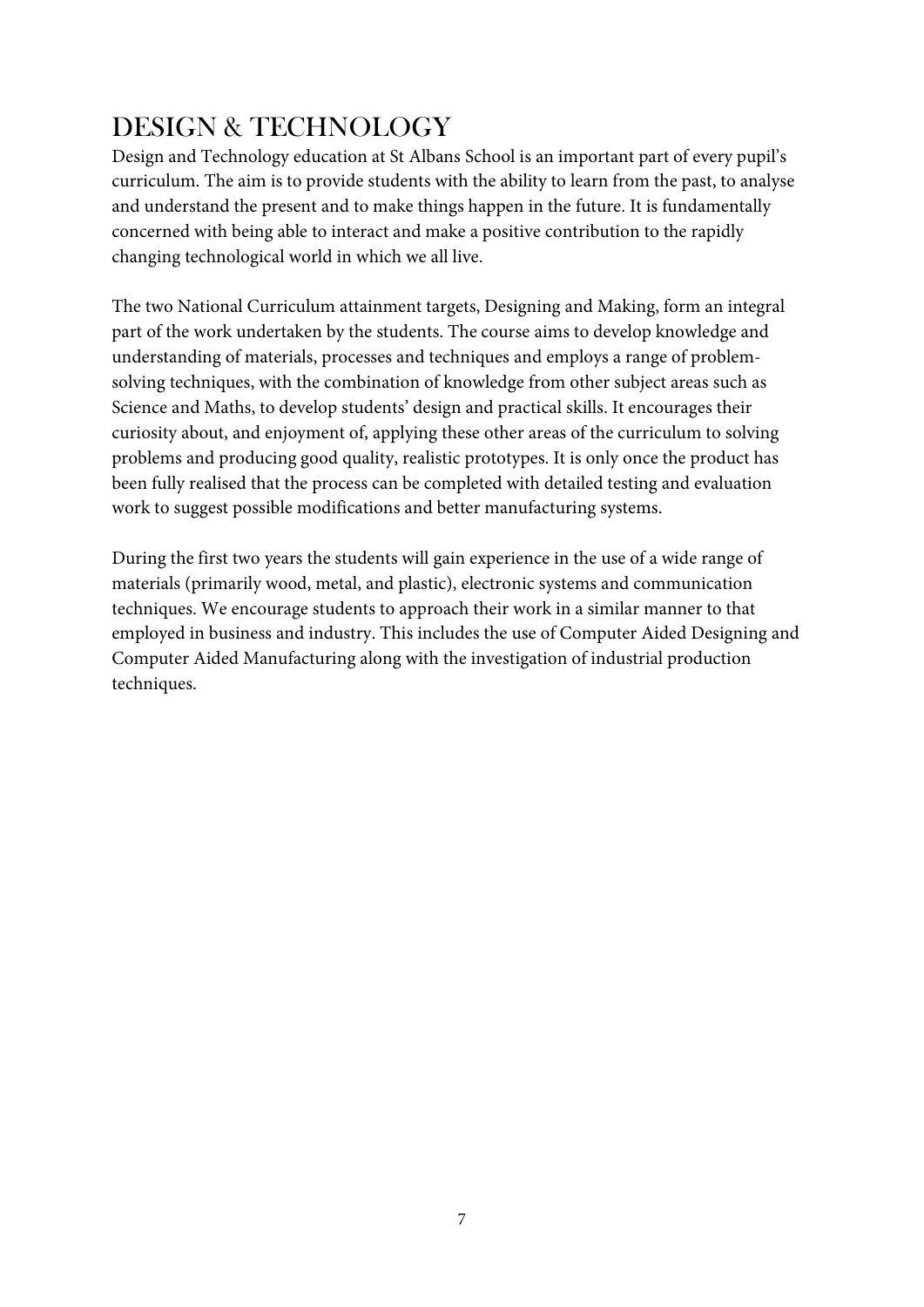#### ENGLISH

'How can I know what I think until I see what I say?' asked the novelist E.M. Forster, and the English Department at St Albans School takes its cue from the assumption behind that question. While emphasising accuracy at all levels – accuracy in spelling, grammar, observation, argument, and the expression of personal feeling – the English syllabus is aimed at encouraging the kind of discovery that comes through being able to write and speak with confidence and enthusiasm. In line with the National Curriculum, attention is also given to developing skills in speaking and listening (which involves pupils listening to each other with tolerant attention as well as holding the floor) and the habit of reading for pleasure. A wide range of fiction and poetry is introduced in the first year in conjunction with a well-stocked Junior Library and timetabled reading periods in the First Form. We continue to foster the reading habit throughout the School for all age groups. Course books and shared resources will develop students' skills in writing for different purposes – to imagine, explain, review, and persuade – and there will be opportunities to revise and improve both handwritten and ICT-based work.

The Department is well-stocked with a variety of resources, organises theatre trips (notably a visit to the Globe Theatre in the Summer Term), invites writers to visit the School and talk about their work, runs its own annual Creative Writing competition, and generally seeks to involve itself as much as possible in the cultural life of the School. The central position of the informatively decorated English Centre, adjoining the Abbey Gateway and the Library, serves to give the Department's activities a high profile. It offers a base for a number of activities and welcomes all students during breaks and after school hours.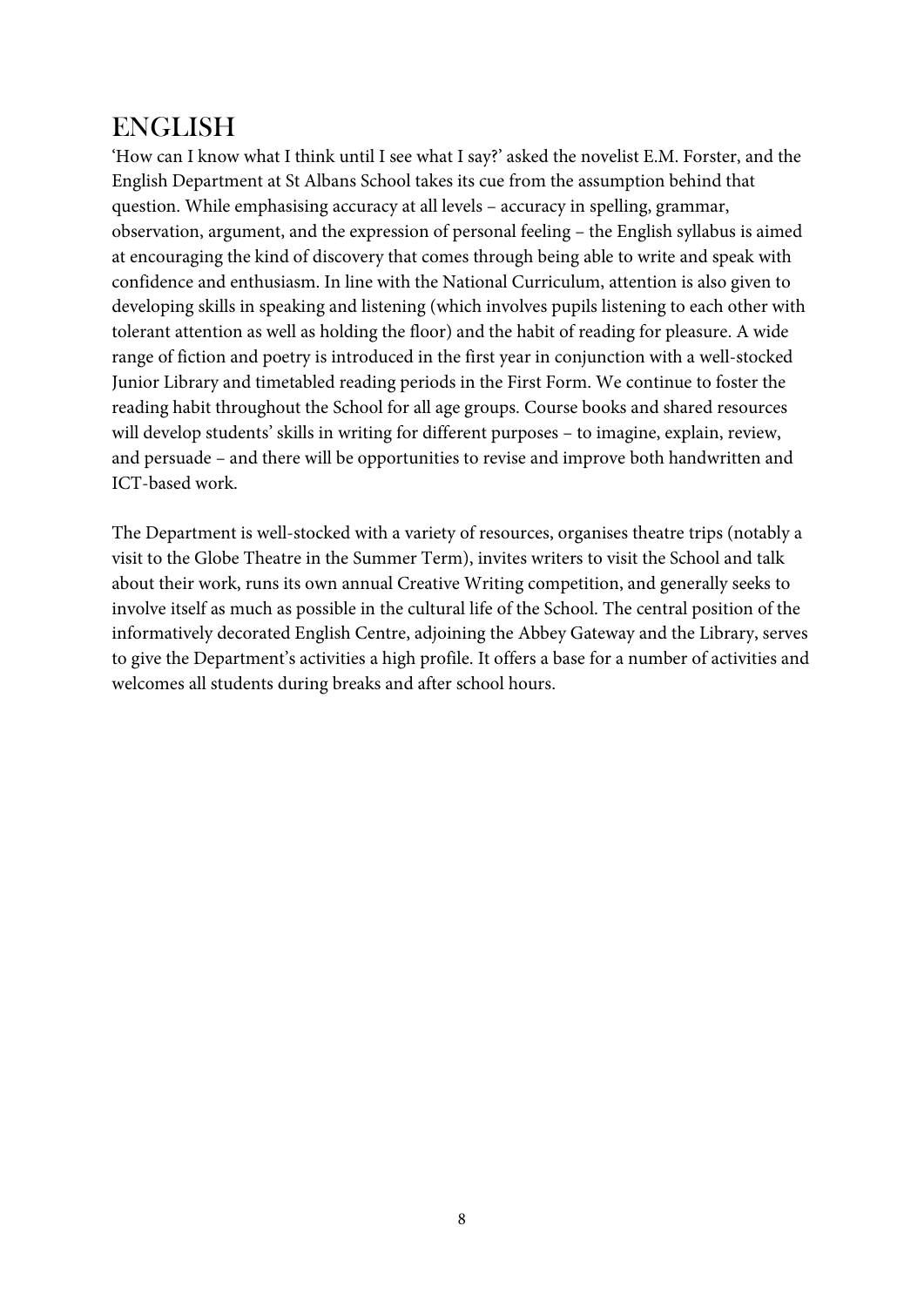## GEOGRAPHY

Geography at St Albans School is concerned with the investigation of interrelationships between people and their environment. The scale of investigation expands from selected local issues through national concerns to global problems, including deforestation of rainforests, geographical conflicts such as piracy on the seas, and climate change. Geographical issues usually have political, environmental, economic, and social dimensions and are often controversial, involving the pupils in an evaluation of a wide range of viewpoints. Geography lessons are varied, involving the pupils in local fieldwork within their home areas, in the use of drama with role play, video tasks and computer aided simulations, as well as traditional map interpretation and construction skills.

The strength of the Geography Department lies in its energetic and enthusiastic team of specialist teachers and excellent resources. It has five specialist teaching rooms which are well equipped, with fixed data projectors and large screens as well as teaching walls. Pupils also use the computer room in the Library upstairs at appropriate points during their lessons.

### **HISTORY**

The Department has its own specialist rooms of considerable historical interest in the Abbey Gateway. Contained within this building is the School Museum, housing a very wide range of books, collections of documents, pictorial material and maps catering for every age group in the School.

The study of History in the Lower School seeks to equip pupils with a broad grasp of major themes and events in world history and, stemming from this, the capacity to look critically at the past. These skills are fostered through investigation of available evidence and the methods by which that evidence is obtained. Pupils are exposed to original source material, be it written, pictorial or archaeological, and encouraged to develop their own interpretations. The History course is structured around key debates and historical enquiries, and class discussion forms a key part of our teaching. We seek to foster in our pupils an appreciation of how the past has shaped the present, and its continued influence on the way we see the world around us; therefore, several trips and experiences are offered, such as trips to Dover Castle and the National Civil War Centre.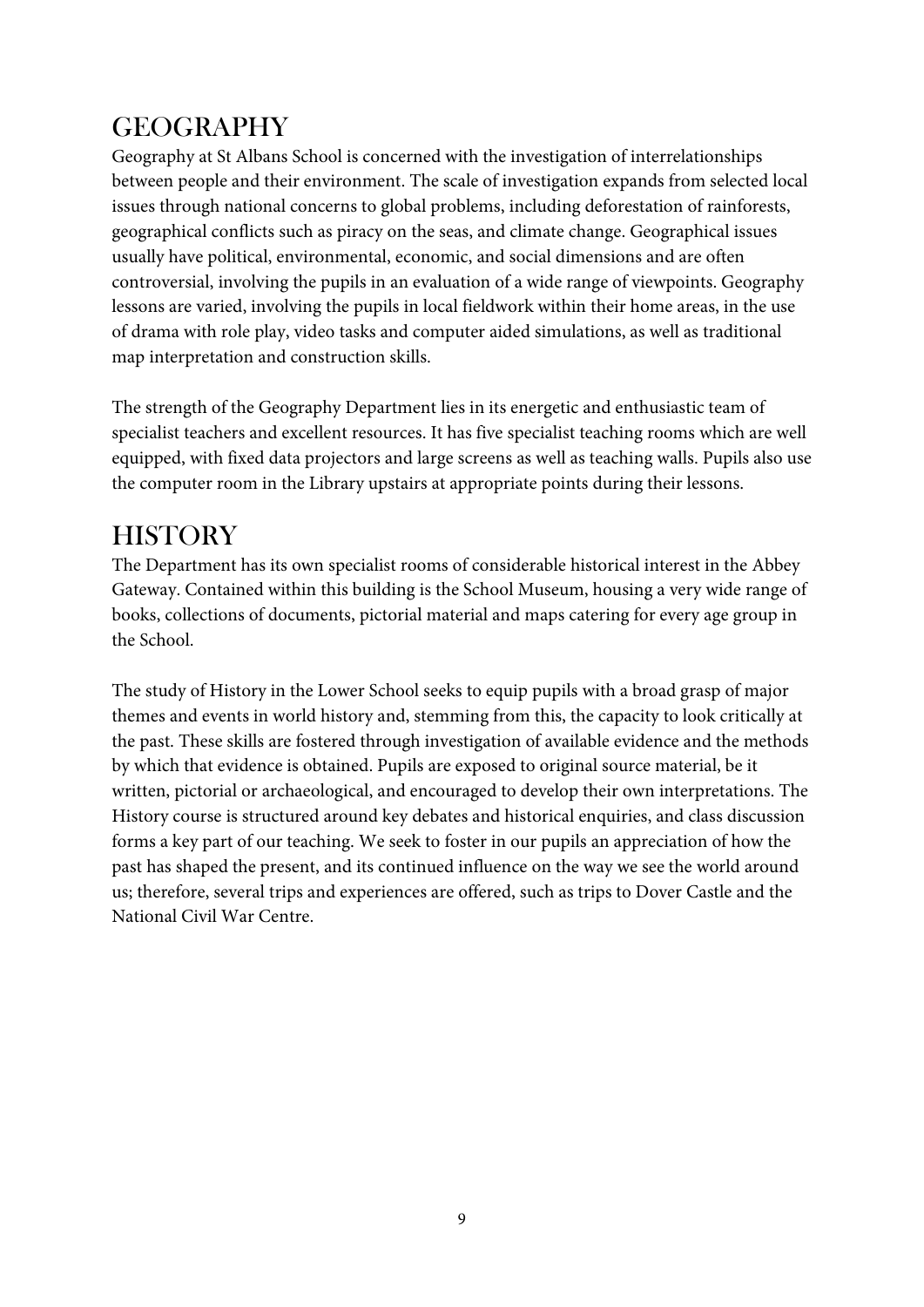## LATIN

Latin is introduced to all pupils in the First Form, and this initial year of study serves as an introduction to the language and lifestyle of the Romans. The Cambridge Latin Course is used, which follows the daily life of Caecilius and his family in Pompeii. The course incorporates translation from Latin as well as simple English into Latin sentences, considering how Latin has developed into many familiar English words. The pupils explore a traditional Roman villa, food and drink, entertainment at the amphitheatre and theatre and Roman schools. This first foundation year looks forward to the further study of Latin and is of great value to pupils with a flair for languages and those with an interest in English and History as well as providing an important window onto the Classical World.

At the end of the First Form, Latin is offered as one of the options chosen for further study in the Second Form. The Cambridge Latin Course continues to explore life in Roman Britain and Alexandria alongside further language work. A taste of Greek is introduced into this year's work as Greek, as well as Latin, is an option at GCSE.

Trips are offered to Cambridge and Verulamium and the boys are entertained by the annual visit of the Roman Soldiers. Both courses are enhanced by study of Classical myths and the legacy of Vesuvius.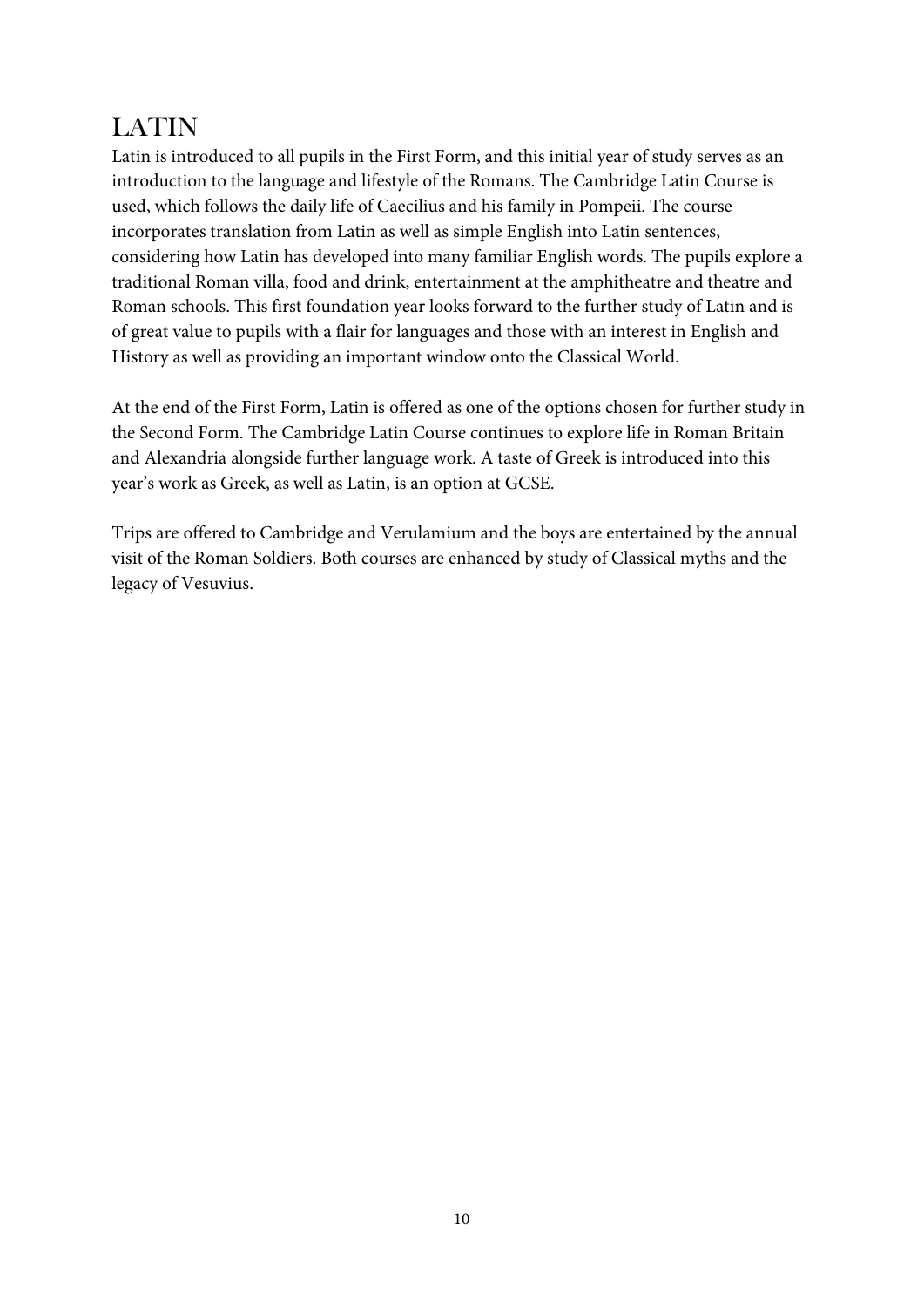## MATHEMATICS

Our entrance examination in Mathematics is designed with the intention of assessing natural ability rather than achievement resulting mainly from previous training. Hence, although pupils enter the School with a variety of mathematical experience and knowledge, they all have considerable potential.

Pupils are at first taught in forms and by the middle of First Form, they are placed in sets with a teaching approach appropriate to their ability and potential. Some pupils enjoy the challenge of high expectations and the opportunity to go beyond the syllabus, while others need more careful explanation and individual help. There is a considerable overlap of ability between the sets and set changes occur whenever it is clear that this will be beneficial. The initial priority is to ensure that all pupils, regardless of their previous experience, have a sound knowledge of basic arithmetic, which is the essential foundation of Mathematics. Thereafter, the principles of algebra are introduced as the generalisation of arithmetic and pupils are encouraged to look for patterns and to appreciate the similarities between apparently different situations. Their previous knowledge and intuitive understanding of shape and space and the basics of probability and statistics are built on and extended. The development of problem-solving skills is very important; pupils learn how to apply mathematical techniques and interpret questions.

By the end of the Second Form all students should have acquired the secure foundation in basic mathematics to enable them to embark on the IGCSE course.

All the teachers in the Department are specialist mathematicians with an enthusiasm for the subject which they are keen to share with their pupils. Recreational mathematics is promoted, and all pupils are entered for the Junior Mathematics Challenge, a national competition where the questions are less predictable and require lateral thinking.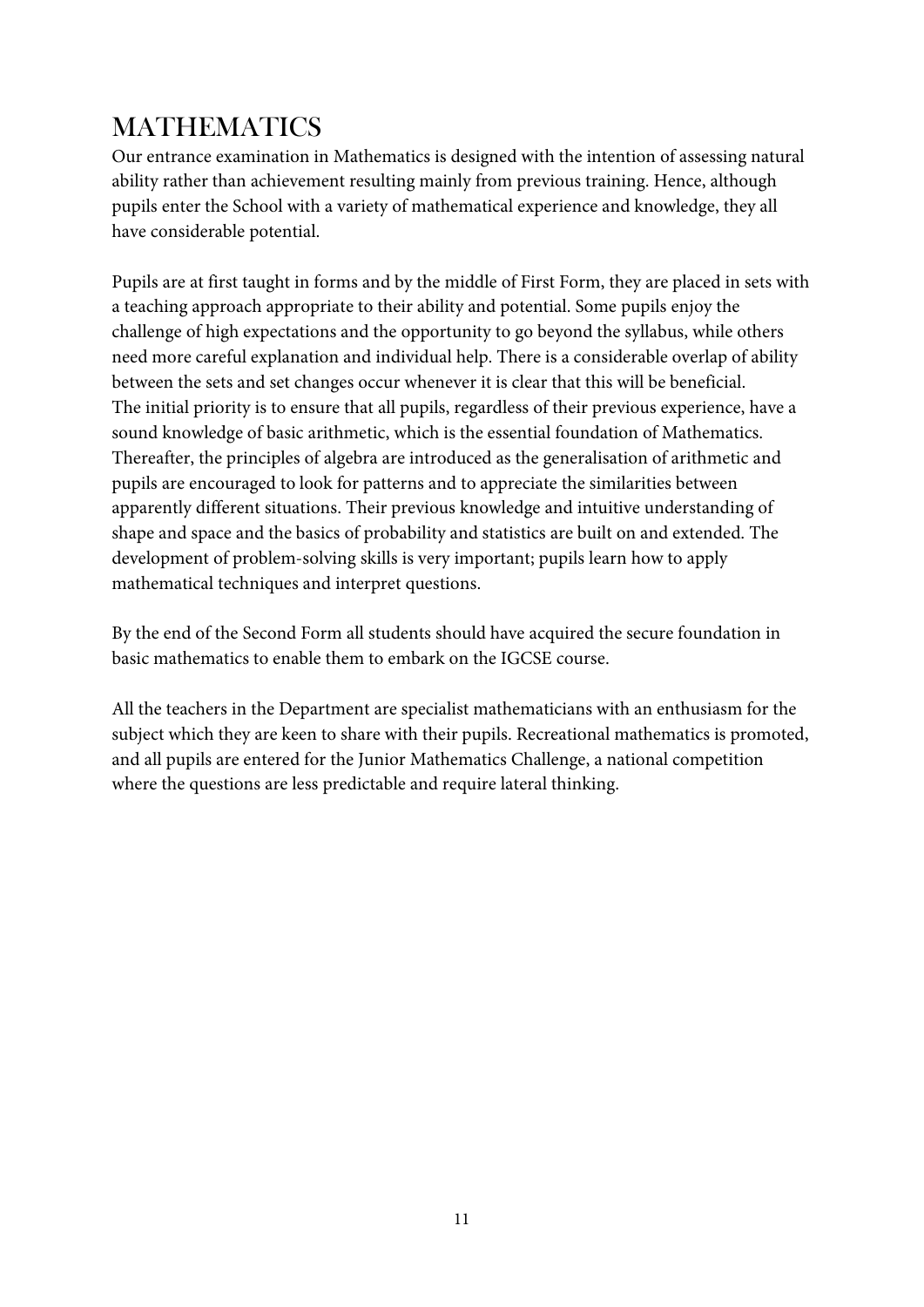## MODERN LANGUAGES

The Modern Languages Faculty has a suite of five classrooms and three computer rooms in a modern and well- equipped building. There are nine teachers of Modern Languages, most of whom teach two languages. In addition, we have three language assistants who conduct conversation classes with pupils in their own rooms. We are all committed to the use of the spoken languages in class and emphasise the importance of accuracy in written work.

In the First Form, all boys have two 50-minute lessons every week in French and Latin as well as taster courses in German, Mandarin Chinese and Spanish as part of a carousel of languages. In the Second Form, pupils choose to continue with three languages from a choice of five (Chinese, French, German, Latin and Spanish). All pupils must take at least one modern foreign language to GCSE, although students may choose to study two or three languages.

The four skills of listening comprehension, speaking, writing and reading comprehension have equal weight, although in the early stages of language learning a certain emphasis is placed on acquiring oral competence. Pupils should gain a practical knowledge of their chosen languages in order to enable them to cope with a variety of situations, for example, making introductions, talking about hobbies, finding the way, dealing with money, shopping and buying snacks.

Trips: Recent trips include a trip to the Christmas markets in Cologne, a French exchange trip to Chambéry, a German exchange trip to Usingen and a Spanish study trip to Murcia.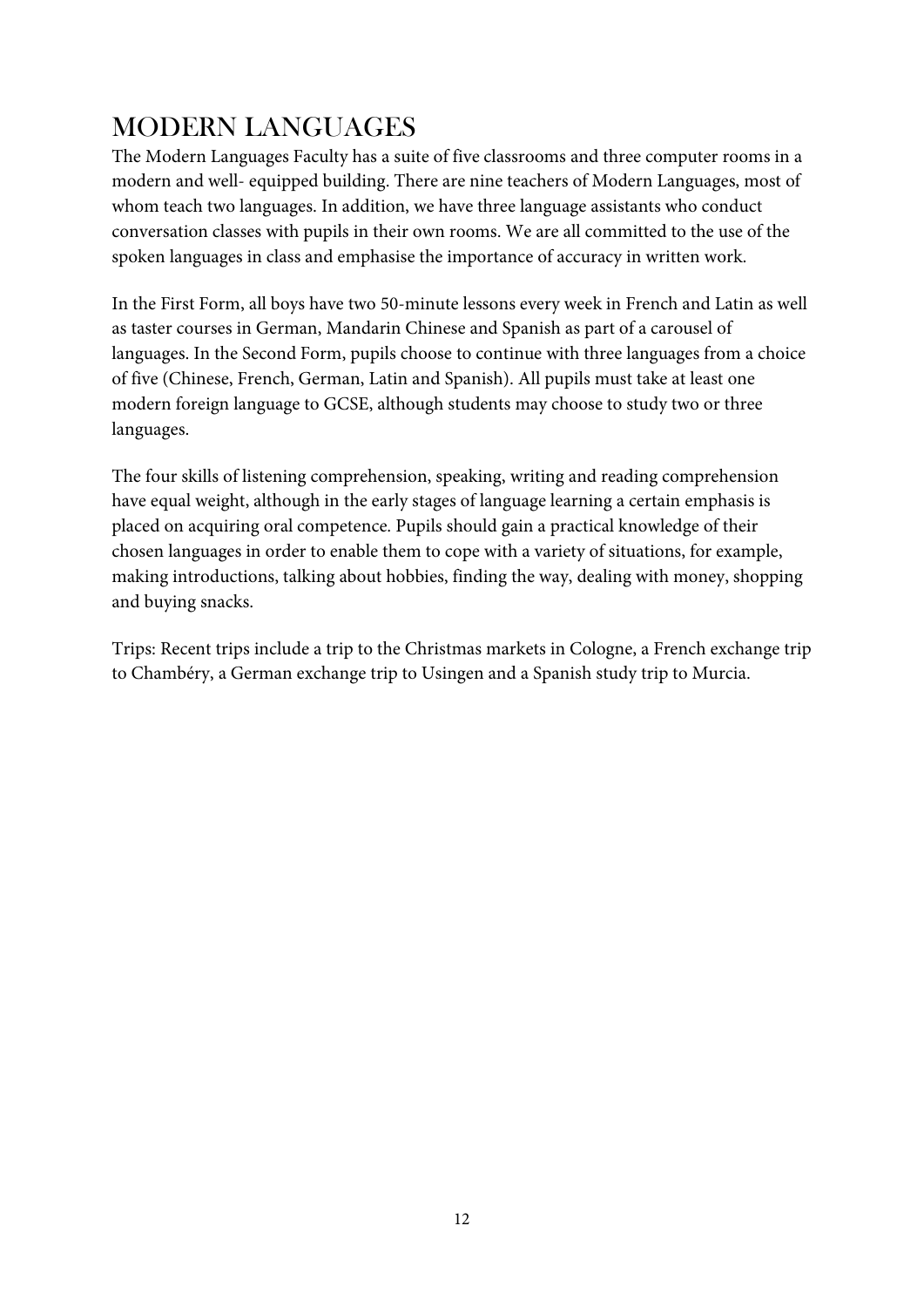### **MUSIC**

All pupils in the Lower School follow a course in Music. The syllabus concentrates on various concepts in music: melody, rhythm, harmony, style, timbre and structure. The work centres on the areas of composing, performing, listening and appraising. First Formers also have the opportunity to perform a classic musical together in the Autumn Term.

A wide range of music is included in all these areas – from Medieval to Twentieth Century – including traditional and modern Folk styles, Rock, Jazz, Blues, Musicals and World Music. Performing includes both solo and group work, while most of the listening and appraising work is connected with the various composing assignments undertaken by the pupils. Music Tech forms a large element, with extensive use of Logic Pro on the iMacs.

There is an end-of-year exam in both years, which covers a mix of music theory and historical elements, based on topics studied during the year.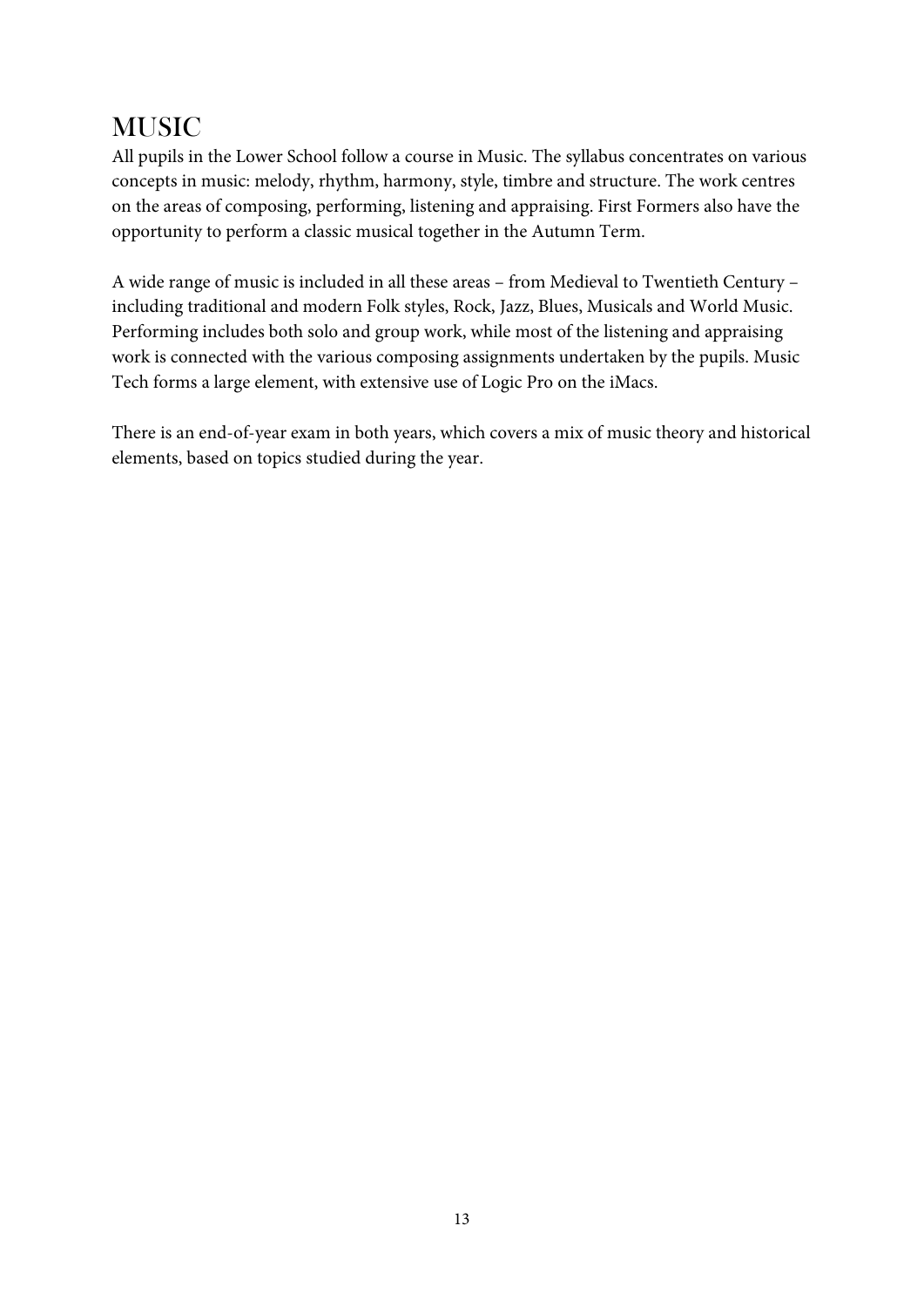## PHYSICAL EDUCATION AND GAMES

The aim of the Physical Education Department is to discover and develop the sporting potential within every student. We aim to do this by:

- Delivering high quality teaching and support students drive to learn;
- Incorporating physical literacy as central to all teaching and learning in PE;
- Providing a broad and varied programme of opportunities at a range of levels;
- Expecting and encouraging a supportive and positive culture of trying hard and doing your best;
- Striving for and encouraging excellence in all areas of PE and Games.

The Physical Education programme covers three areas. Each year group has a whole afternoon of games each week for two hours either at our magnificent Woollam Playing Fields or at specialised sites specific to a particular sport. There is a PE lesson once a week in the Sports Centre for each form.

Co-curricular activities take place at lunchtimes, after school, at the weekends and in the holidays. These include team and individual inter-school competitions. Within any one week of the School year, a Lower School boy could, if he wished, participate in co-curricular sport on every night of the week.

In all years, every pupil will have an opportunity to enjoy and develop the sports of rugby, cross-country, hockey, cricket, athletics, tennis, basketball, badminton, climbing, football, gymnastics, swimming, table tennis and softball. Pupils will also have the opportunity to participate in activities aimed at promoting a healthy lifestyle such as climbing, yoga, jogging and circuit training, to name a few. There is a curriculum emphasis on developing physical literacy and functional movements with each boy undergoing a range of tests before working on the aspects relevant to his development.

Within the Lower School there are opportunities for boys to participate in the following interschool sports: rugby (Blue, Gold and Red), hockey (A, B, C and D), cross-country, cricket (A and B), swimming, athletics, basketball, tennis and table-tennis. There are also opportunities for boys to join sports tours in holidays to a variety of destinations including the UK and Europe.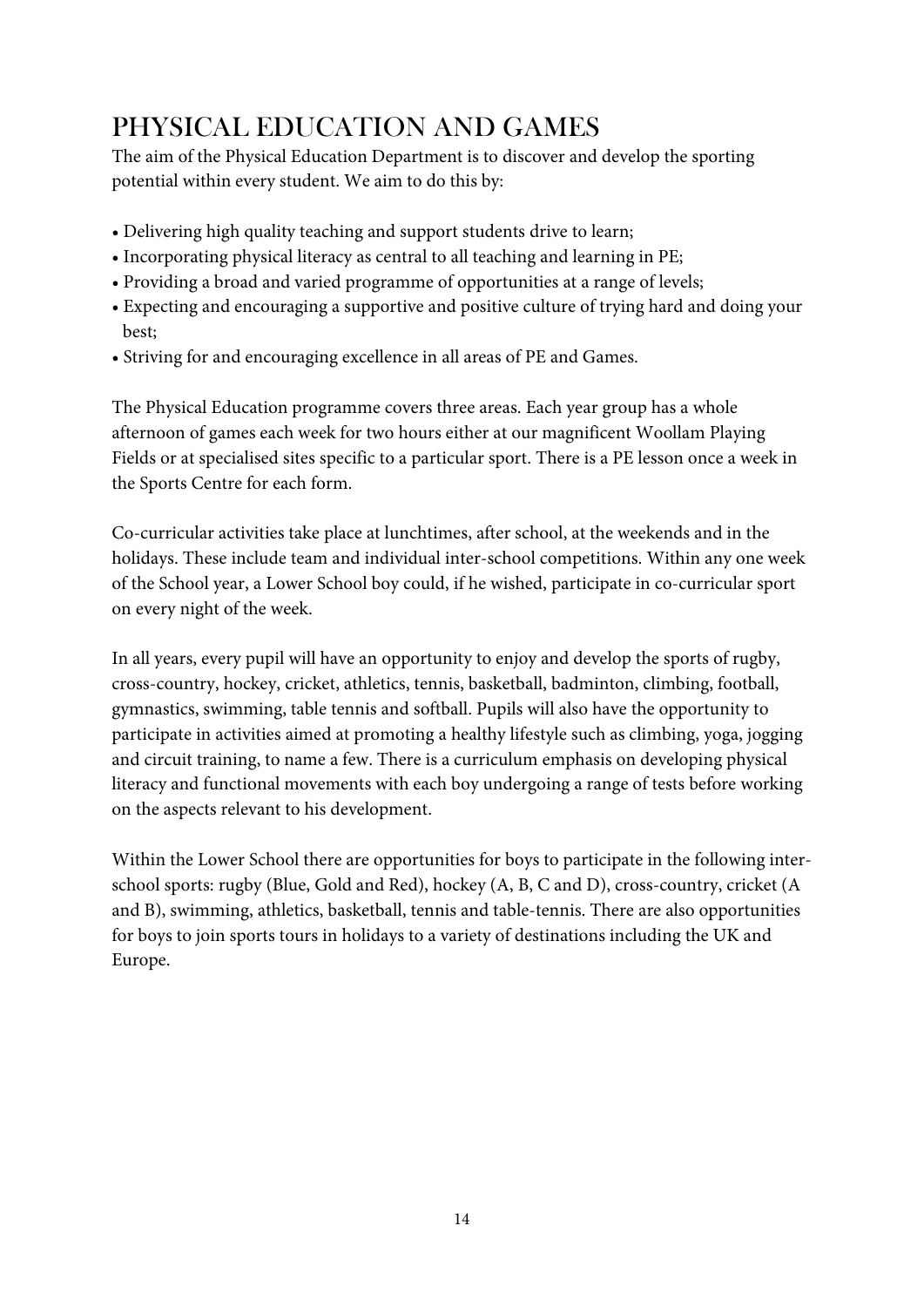#### PERSONAL SOCIAL HEALTH AND ECONOMIC EDUCATION (PSHEE)

In common with the rest of the School, all pupils in the First and Second Forms have one tutor period per week allocated to Personal, Social, Health and Economic Education (PSHEE). Boys are encouraged to learn about, reflect on, and consider a whole range of personal and social issues by following the bespoke curriculum designed for their year group, looking at themselves, their community, and the world around them. Relationship and Sex Education is incorporated into the curriculum at appropriate points. They are led by individual form tutors and lend themselves both to a continuation of the pastoral work done in the School and to specific skills needed for academic study, for example, note-taking and study skills. Students have reflective booklets which they complete in their weekly sessions.

There are regular PSHEE days, led by experts, which serve as the starting point for the discussions with tutors. Classes make presentations on aspects of the PSHEE curriculum, thereby developing important research, presentational and public speaking skills, in PSHEE assemblies.

## RELIGION, PHILOPSOPHY AND ETHICS

In the First Form, the origins of the Jewish, Christian and Muslim traditions are investigated and their development and evolution to the modern day is explored. In the Second Form, pupils study Hinduism and Buddhism in the same way. Pupils learn something of their peoples and times, and try to understand the importance of the founders, Holy Scriptures and sacred places as well as investigating what it is like to be a British Jew, Christian, Muslim, Hindu or Buddhist today.

Pupils are encouraged to think about themselves, their own beliefs and values, with the aim of reaching an understanding that many moral issues have no clear-cut solutions so that different approaches may be valid. Religion has a key part to play in considering the most profound and basic questions facing all human beings. The more we try to understand other people and their beliefs and traditions, the better chance there is that we may be tolerant and unprejudiced ourselves. It is to be hoped that pupils will come to recognise the importance of a spiritual dimension in the life of the School as a community and in their own lives as individuals. Thus, there is plenty of opportunity to debate issues arising and compare different religious views to secular or Humanist ones. The question of whether religions should protect tradition or change and evolve as society does will be explored throughout the course.

In the First Form, pupils visit the Masorti Synagogue and St Albans Cathedral and, in the Second Form, Bhaktividanta Manor (a Hindu Temple and Ashram).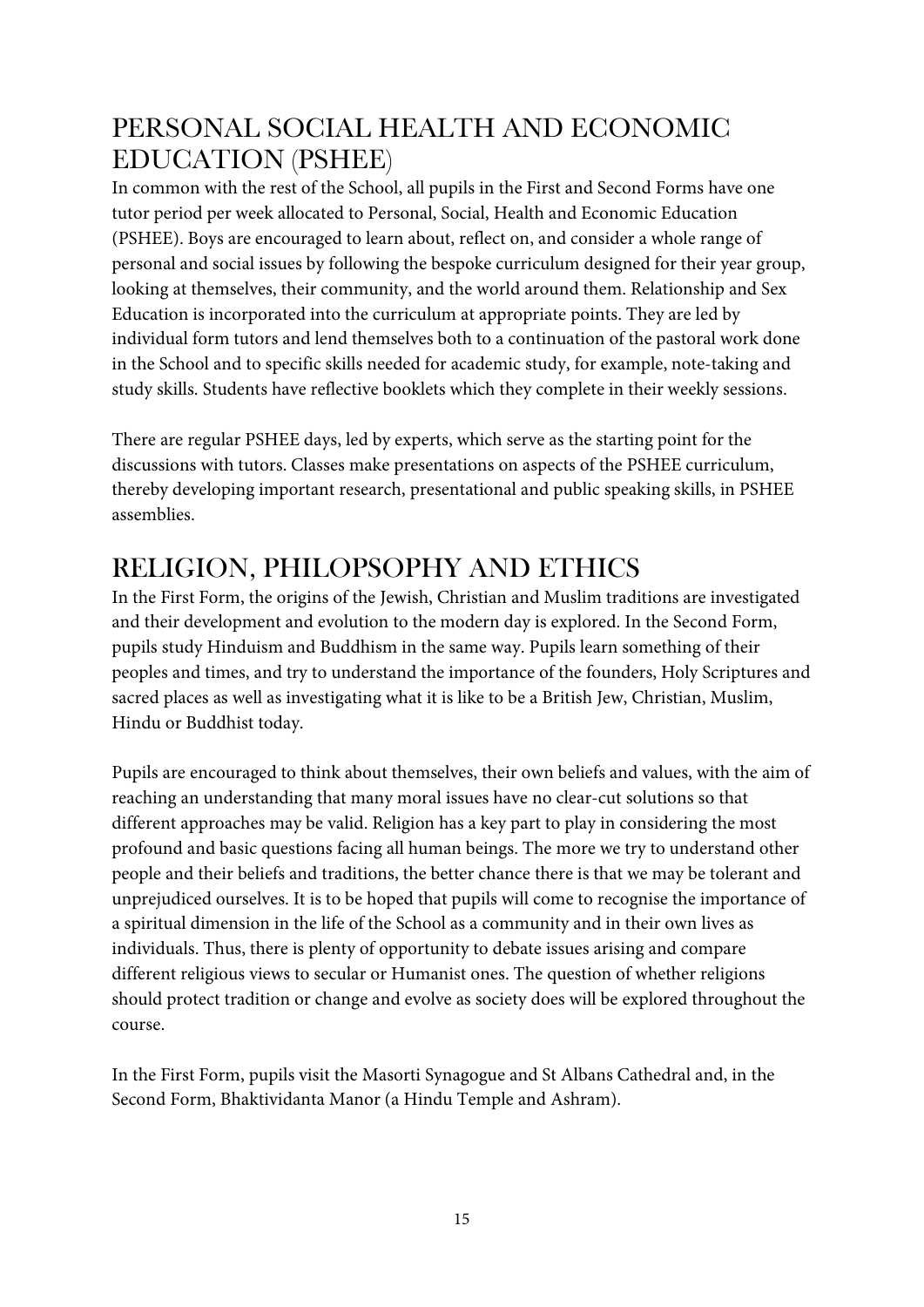#### **SCIENCE**

In the First and Second Forms, pupils develop their knowledge and skills through an Integrated Science course. This aims for a lively introduction to science, closely related to the students' own experiences. The course involves experimental work, investigations, discussion, and reporting, and is intended to develop skills such as observation, the drawing of conclusions, co-operation and communication. The content of the course is a combination of the topics covered by the National Curriculum and Common Entrance specifications, designed to give pupils the best possible preparation for starting their GCSE course in Third Form. Topics covered over the first two years include chemical reactions, states of matter, diet and digestion, magnetic fields, cells, the solar system, reproduction, compounds and mixtures, electricity, the circulatory system, respiration, photosynthesis, movement, and microbes. Pupils work in fully equipped laboratories from the start, where they will use a wide range of equipment, including light microscopes and agar plates, and develop good laboratory practice, both in the interests of safety and for better learning. The varied activities are important in the development of practical skills and investigational processes in science and the more abstract skills of observation, fair testing, hypothesising, and predicting.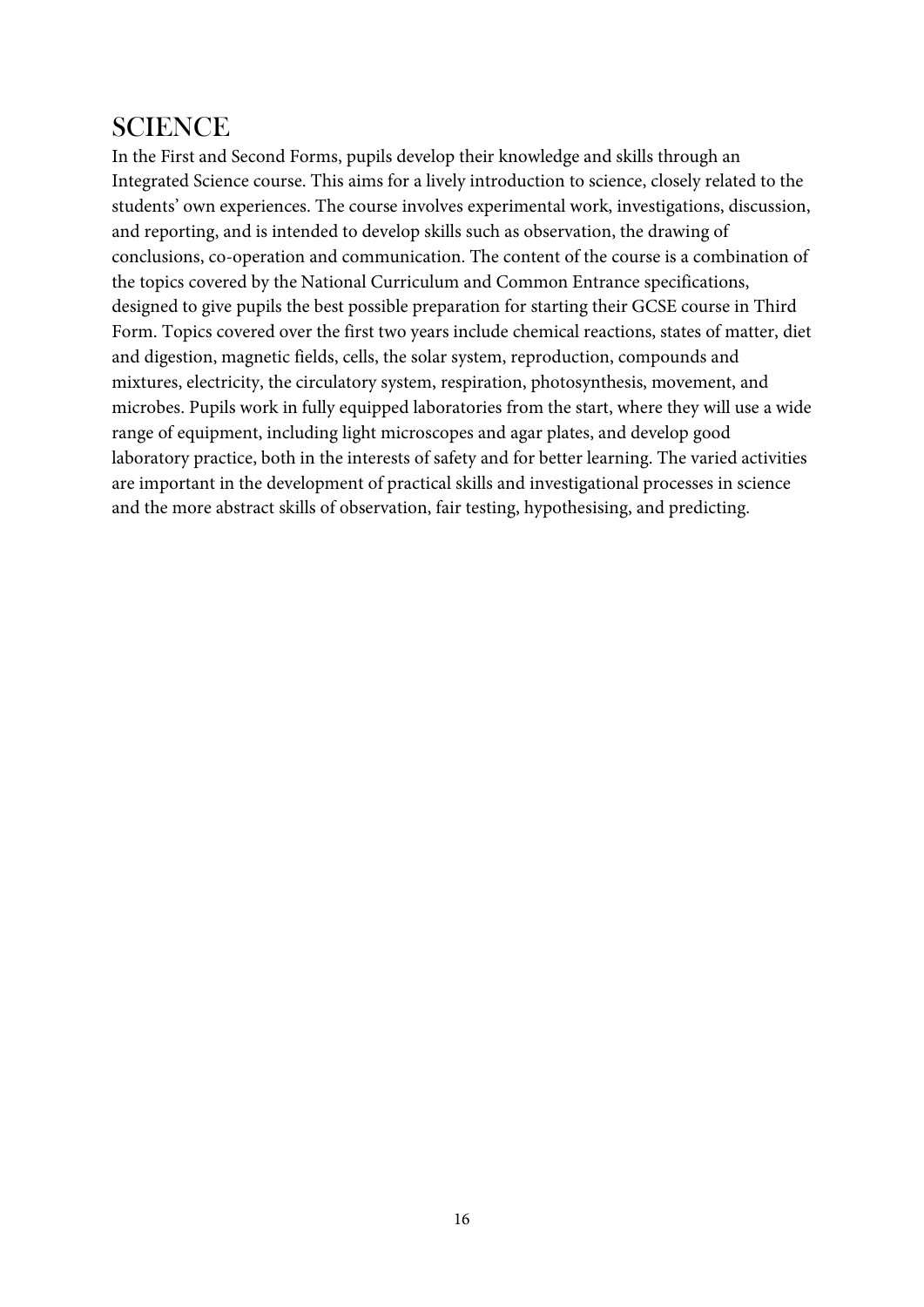### TUTORS AND PASTORAL CARE

Boys in the Lower School stay in the same form with the same Tutor for their first two years. The Tutor is there to take a personal interest in them and to monitor both their academic progress and social development, and to guide them in PSHEE as described above. Tutors also lead a Learning to Learn lesson each week; in the First Form, this focuses on building good study habits and revision strategies, in the Second Form on research leading to a debate. For First Formers, the morning of the day before the new school year starts is given over to an induction session for all new boys – they spend this time with their Tutor and Form Prefect. The Prefects are assigned to forms to help with the organisation and running of day-to-day activities. We strongly believe that we can only do the best for our boys by maintaining good communication between the School and parents. To ensure that this happens, the Tutors are supported by the Head of Lower School, who has overall responsibility for pastoral work in the first two years, and their two Deputies.

There are three meetings arranged for parents during the first year – a social evening in the Autumn Term; a meeting with the Tutor and subject teachers later in the Autumn Term to discuss pastoral, social and academic matters and a Pen Arthur briefing meeting in the Summer Term. Parents also receive regular reports on their son's progress. Pen Arthur, the St Albans School Field Centre in South Wales, has been an important part of the education of the boys at St Albans School over the last thirty-five years and is an integral component of the First Form curriculum. During the Summer Term, the First Form classes experience a week's residential course at Pen Arthur. The boys go as a form and are accompanied whenever possible by their Tutor, with three other members of staff. Each group is introduced to a range of activities; this, in addition to the challenge of communal living, provides a change from the ordinary routine of life, whilst coping with the demands of outdoor activities in what can be bracingly testing conditions.